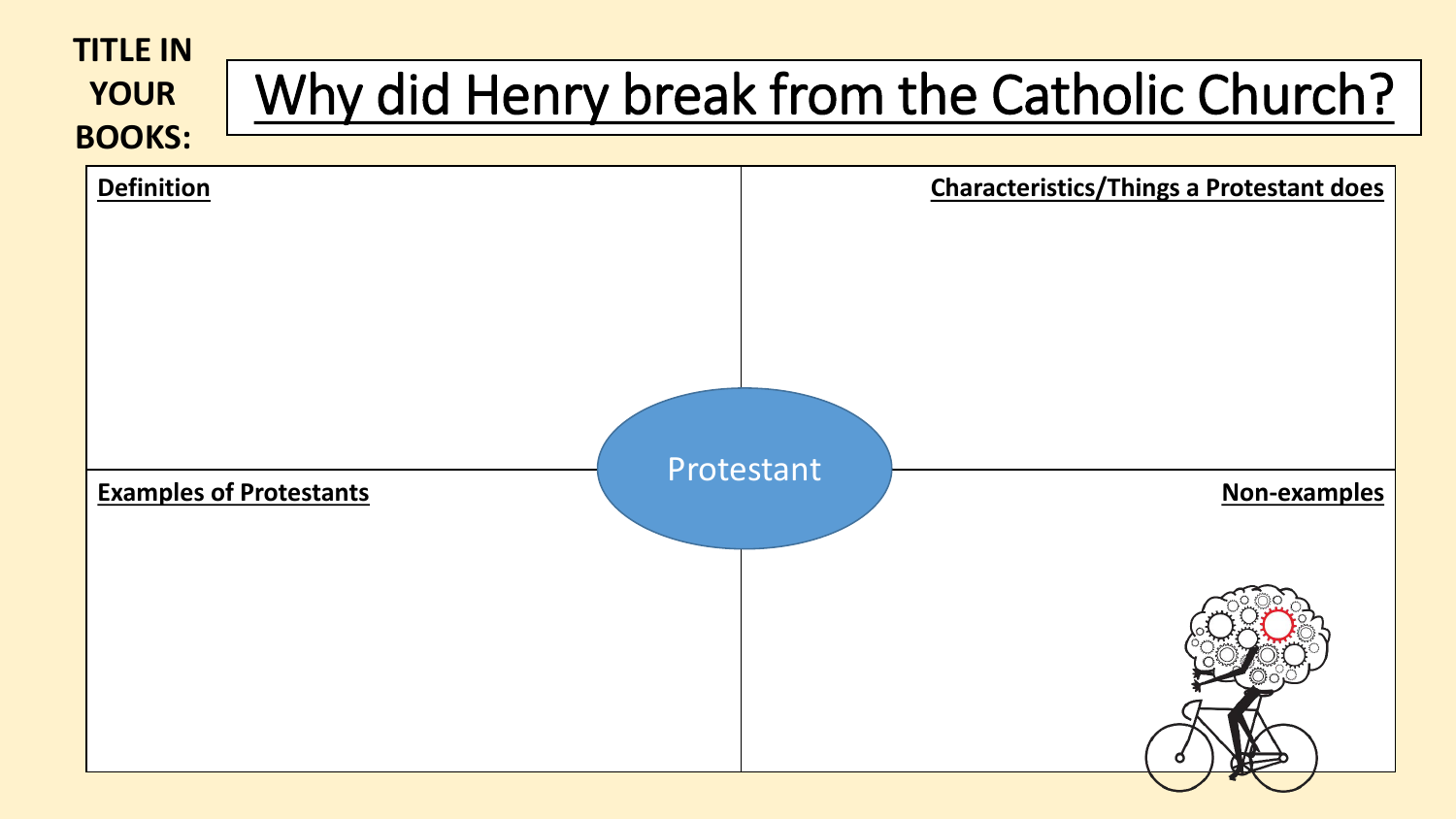Task: In the centre of this page you have a word.

1) Try and define this word using what you have learned in class. 2) Tell me the characteristics/qualities of this word.

3) Can you name any famous examples of Protestants 4)Do you have any religious examples that are not Protestants?

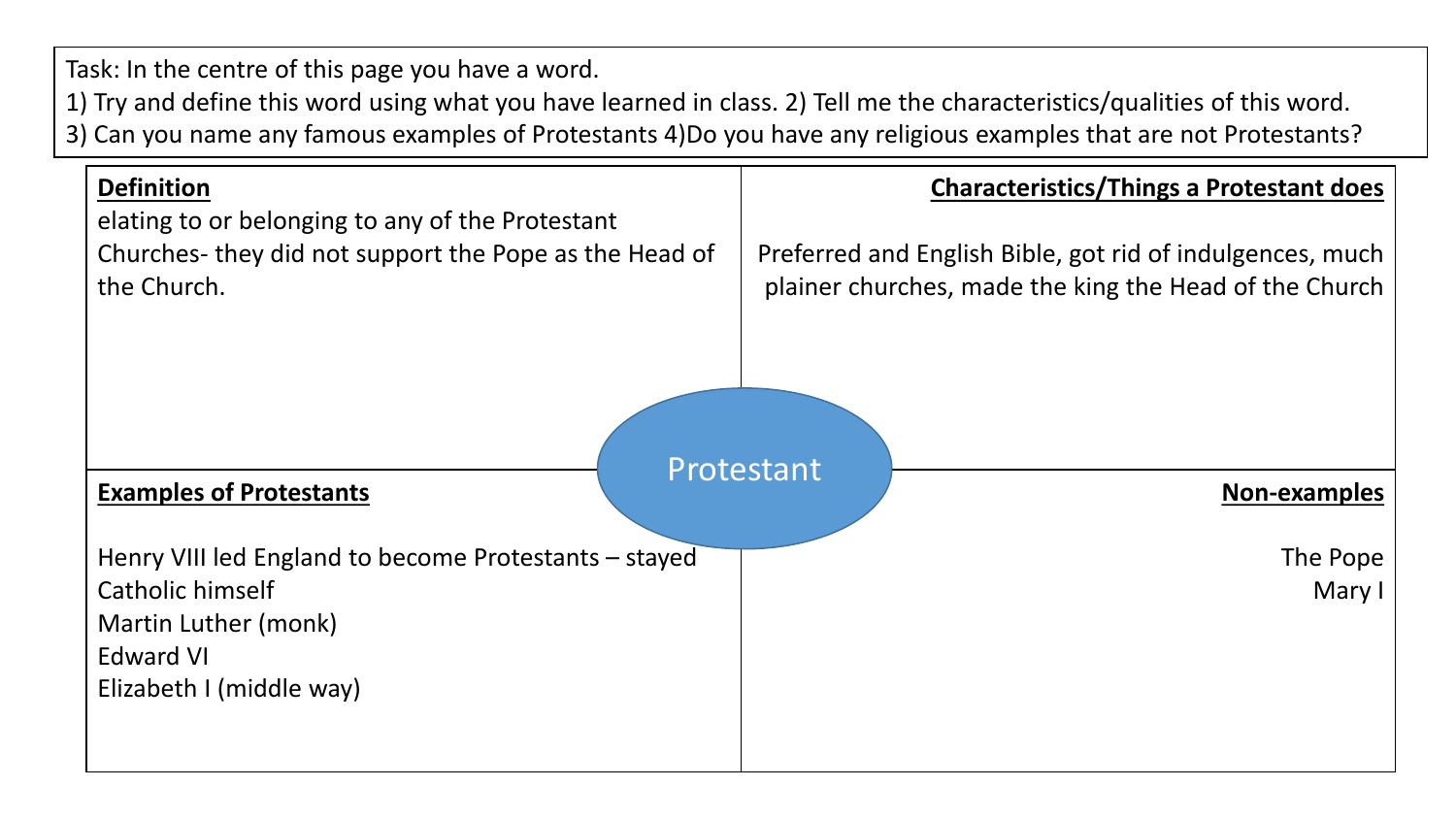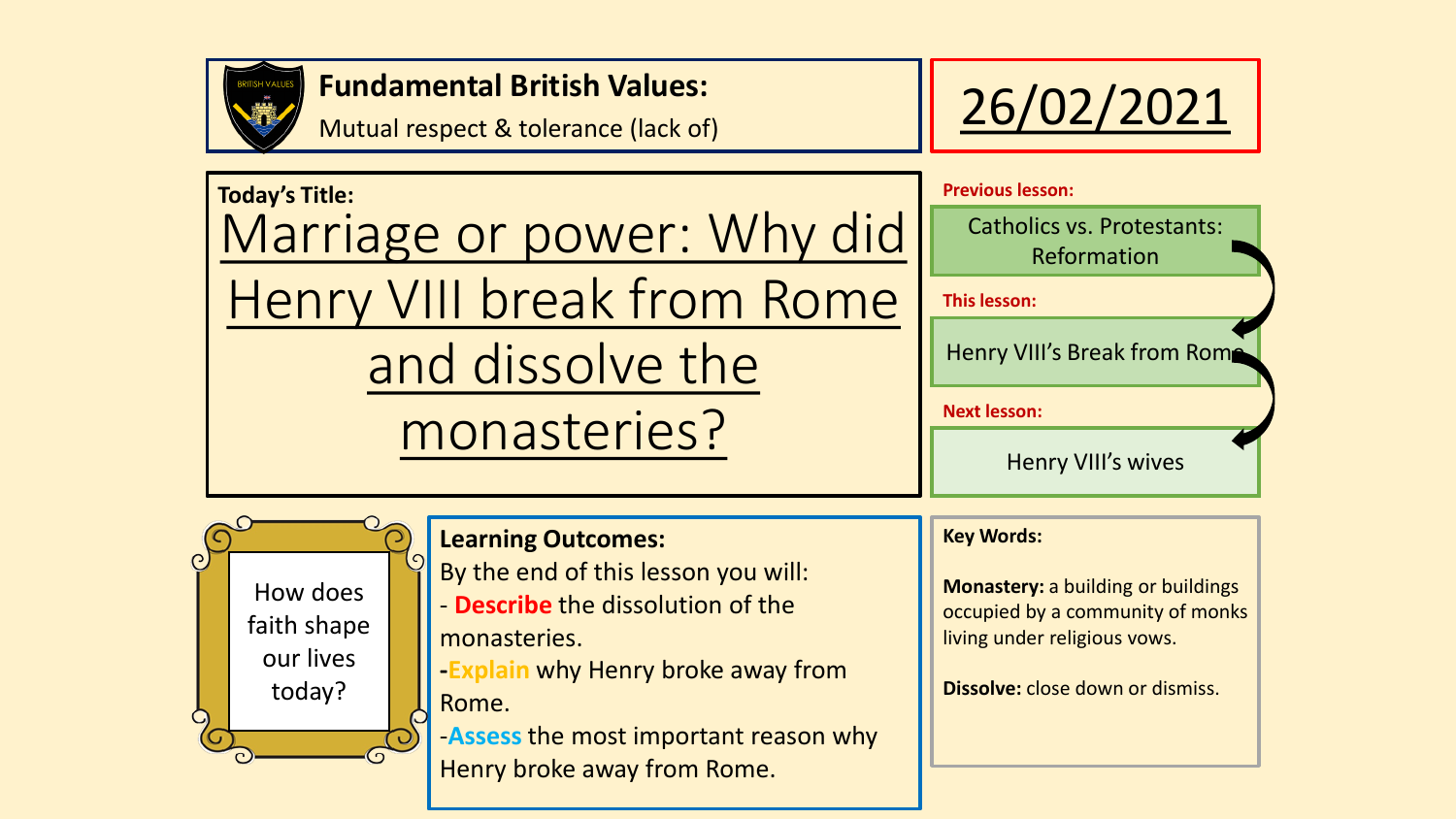## STARTER: What should Henry do?

"I have been married to **Catherine of Aragon** for 20 years. She has failed to give me a son and I need a strong **heir** to rule and keep the Tudor line in power.

Catherine is now too old to give me children. I have fallen in love with beautiful **Anne Boleyn** and I want to marry her instead! She can definitely give me a male heir."

Catherine of Aragon  $\|\cdot\|$  [Anne Boleyn](http://en.wikipedia.org/wiki/File:Anneboleyn2.jpg)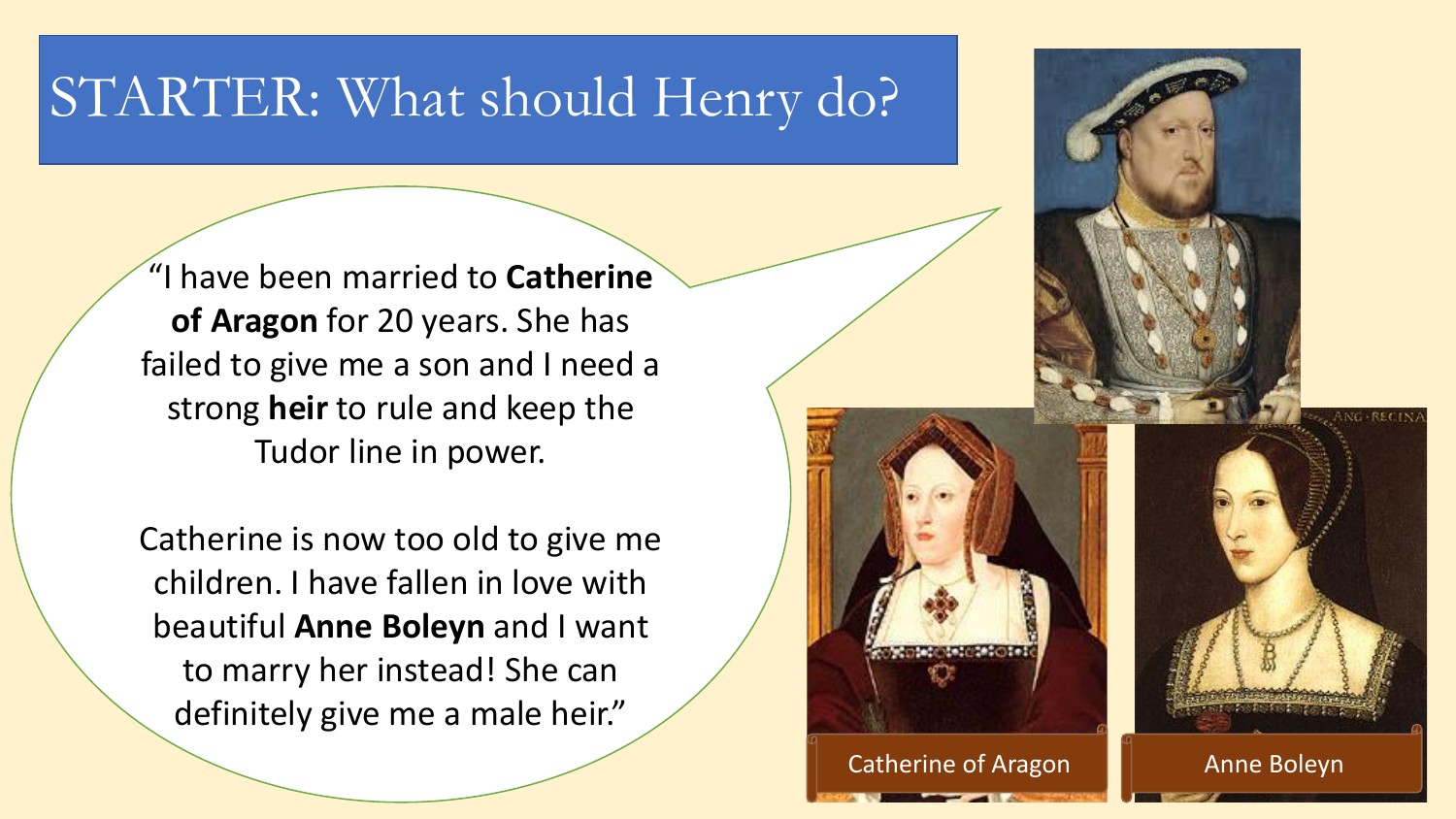

**Henry has three options: Put:**

A. Find an excuse to cut off Catherine's head. **A (Execute)**  B. Ask his friend in Rome, the Pope, to let him divorce **B (Divorce) C (Wait)**

**On your whiteboard and be Choose one of the short explanation of the short explanation of**  $\overline{\phantom{a}}$ **why that is answer** choice. **prepared to explain your** 

### **T W O M I N U T E S T W O M I N U T E S**

**Challenge: What is one negative consequence with each of these options?**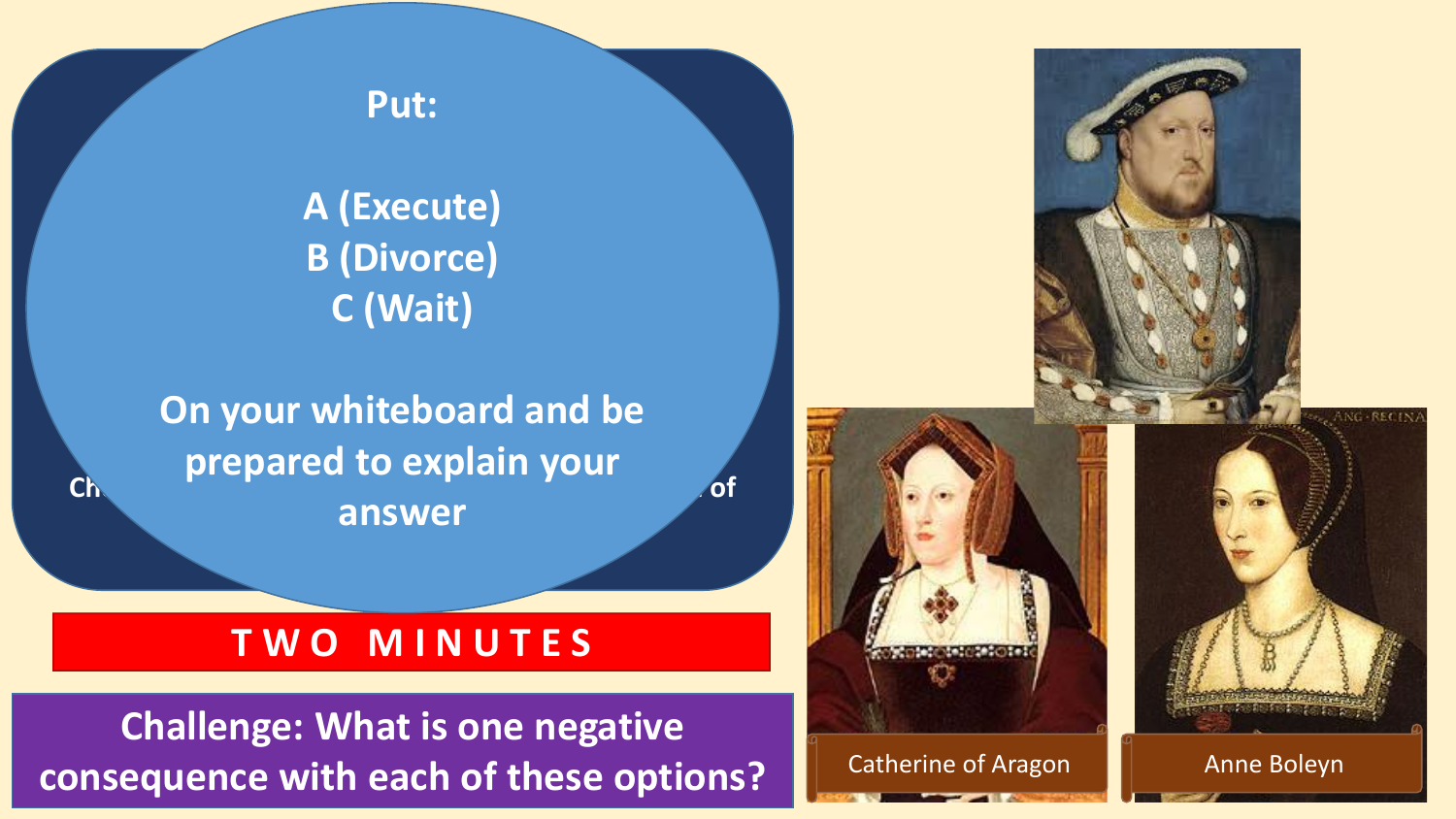### Henry chose **Option B**: He went to the Pope and asked him to let Henry divorce Catherine.

The Pope said no, divorce was **forbidden** in the Catholic Church!

It didn't matter, because Henry had a plan. He went home and set up his own church: **The Church of England**.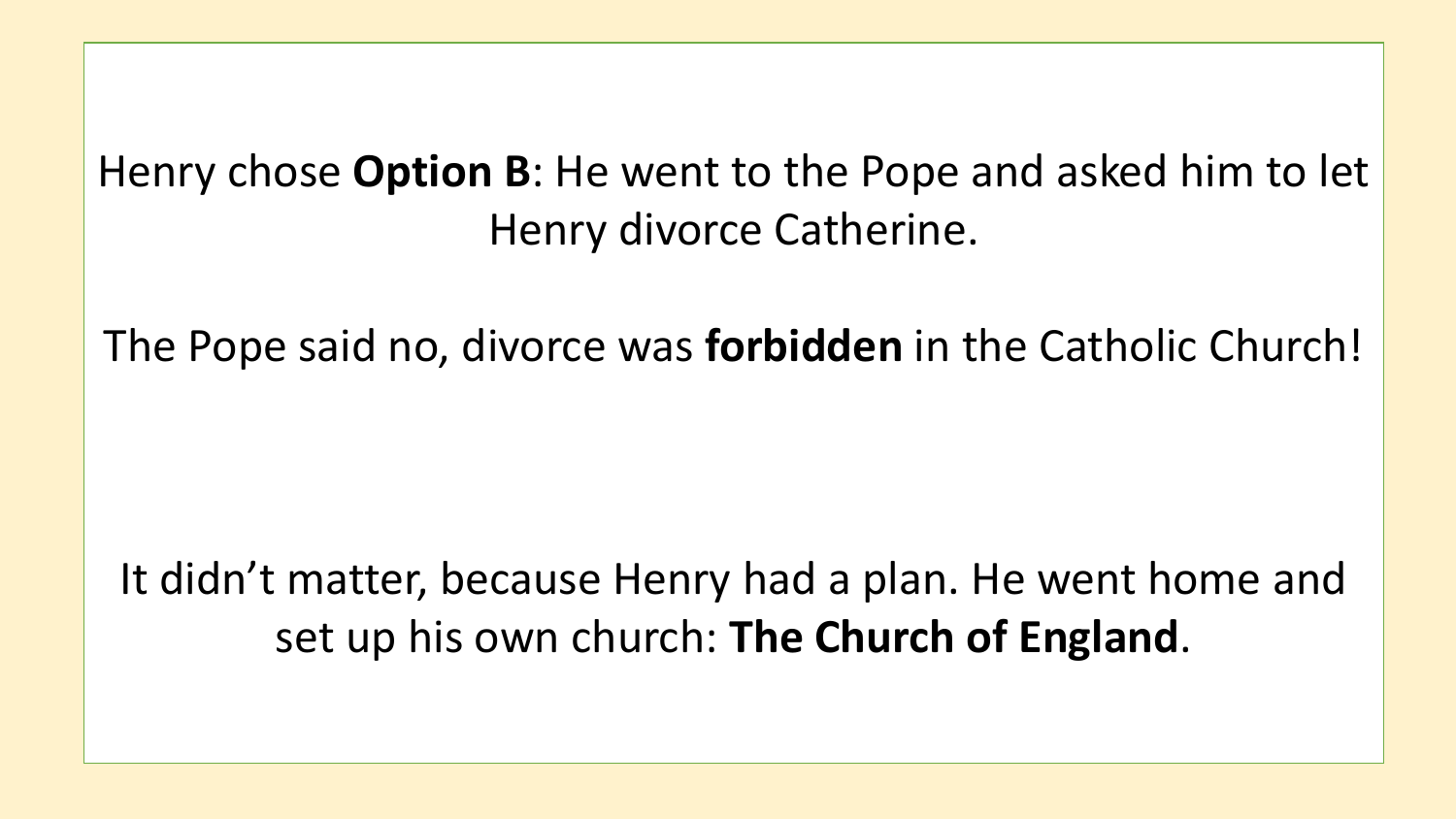# Was that the only reason…?

- On your worksheet there are boxes which show reasons why Henry might want to start his own church in England.
- Choose whether these reasons fit into **Money, Power, or Love**
- Write **L** for Love, **P** for Power and **M** for money

### **Stretch and Challenge:**

- 1. Rank the reasons 1-9 in order of the most significant reason why Henry started his own church.
- 2. Write a sentence justifying your number 1 choice.

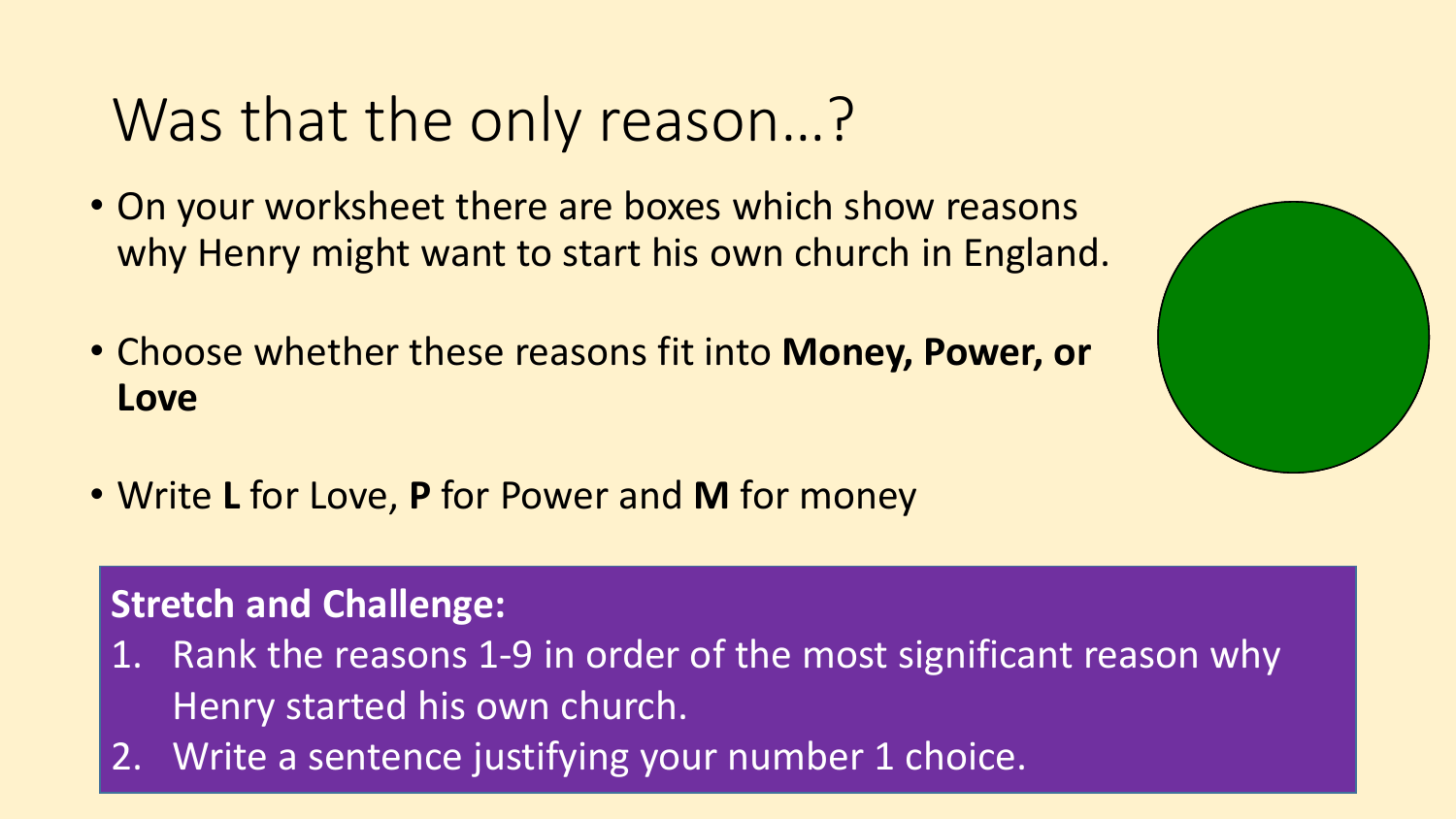Anne Boleyn was a fiercely intelligent woman, she refused to become Henry's mistress, saying he had to **marry** her instead.

Henry fell out of love with 40 year old **Catherine of Aragon.**  He no longer thought she was capable of bearing children.

The Catholic Church was very wealthy, Henry closed down their monasteries and took their money (this was known as the Dissolution of the Monasteries). This made him very rich.

According to the Catholic Church, the **Pope** was above Henry VIII. Churches all over England taught that the greatest authority in the world is the Pope

Henry had **spent** all his Fathers money on wars in France but had not been very successful. He needed more money to continue fighting.

Everyone in England paid a tithe (10% of everything) to the church. If Henry controlled the church, he would get that money.

Henry seemed to be completely in love with **Anne Boleyn**, who was lady-in-waiting (servant) to **Catherine of Aragon**

Henry had an illegitimate (from an affair) son called Henry FitzRoy who he could name his heir if he wanted to. Henry also had another affair with Mary Boleyn, Anne's sister

The **Pope** denied Henry's request to let him get a divorce. He threatened to **excommunicate** (ban him from the church) Henry and strip him of his title of **Fidei Defensor**



Henry made himself the **head**

of the Church of England. This

meant that he could control

sermons in churches)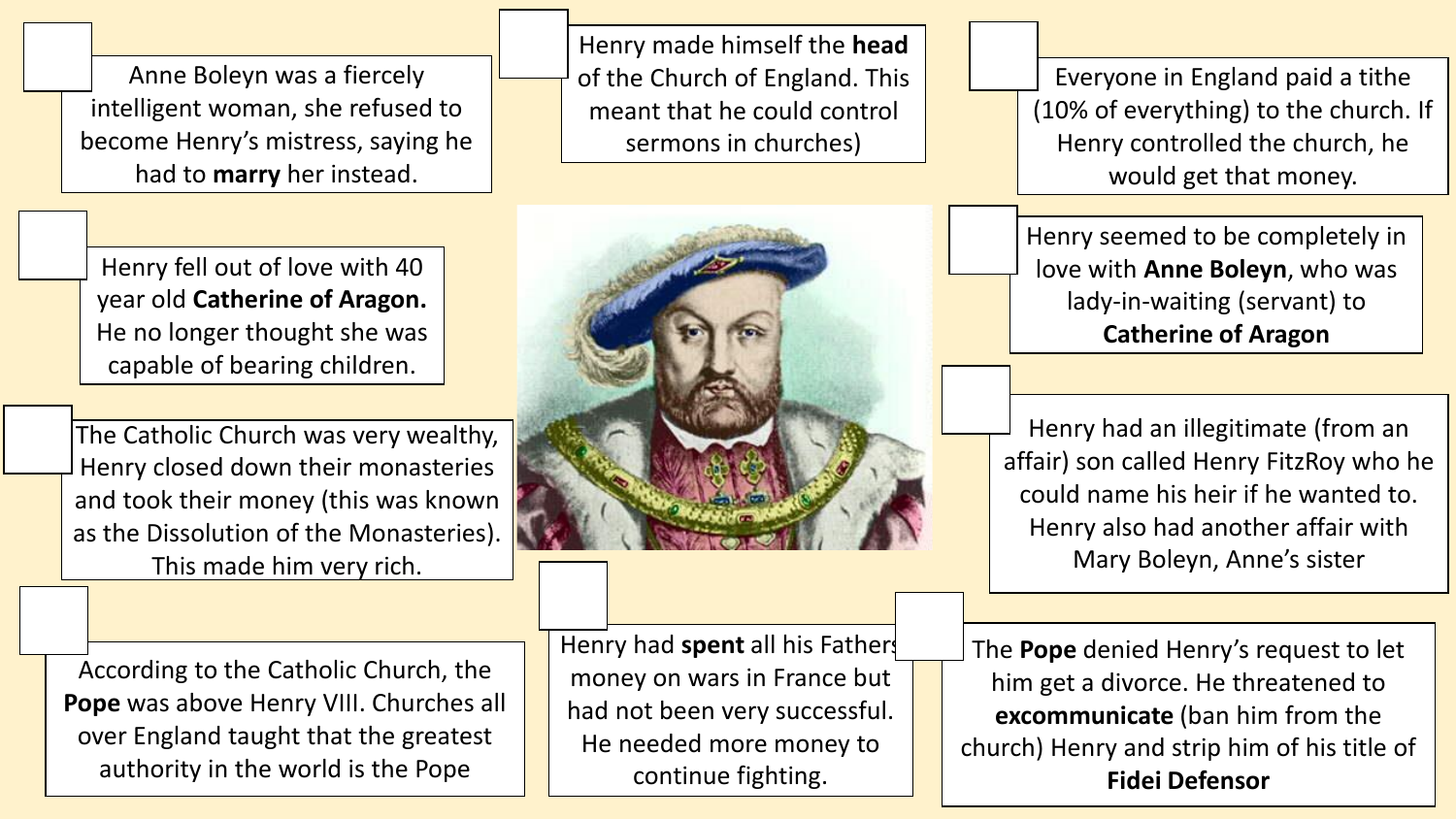Anne Boleyn was a fiercely intelligent woman, she refused to become Henry's mistress, saying he had to **marry** her instead.

**L**

L

M

P

Henry fell out of love with 40 year old **Catherine of Aragon.**  He no longer thought she was capable of bearing children.

The Catholic Church was very wealthy, Henry closed down their monasteries and took their money (this was known as the Dissolution of the Monasteries). This made him very rich.

According to the Catholic Church, the **Pope** was above Henry VIII. Churches all over England taught that the greatest authority in the world is the Pope

Henry made himself the **head** of the Church of England. This meant that he could control sermons in churches)



#### M

P

Henry had **spent** all his Fathers money on wars in France but had not been very successful. He needed more money to continue fighting.

M

P

L/P

Everyone in England paid a tithe (10% of everything) to the church. If Henry controlled the church, he would get that money.

Henry seemed to be completely in love with **Anne Boleyn**, who was lady-in-waiting (servant) to **Catherine of Aragon** L

Henry had an illegitimate (from an affair) son called Henry FitzRoy who he could name his heir if he wanted to. Henry also had another affair with Mary Boleyn, Anne's sister

The **Pope** denied Henry's request to let him get a divorce. He threatened to **excommunicate** (ban him from the church) Henry and strip him of his title of **Fidei Defensor**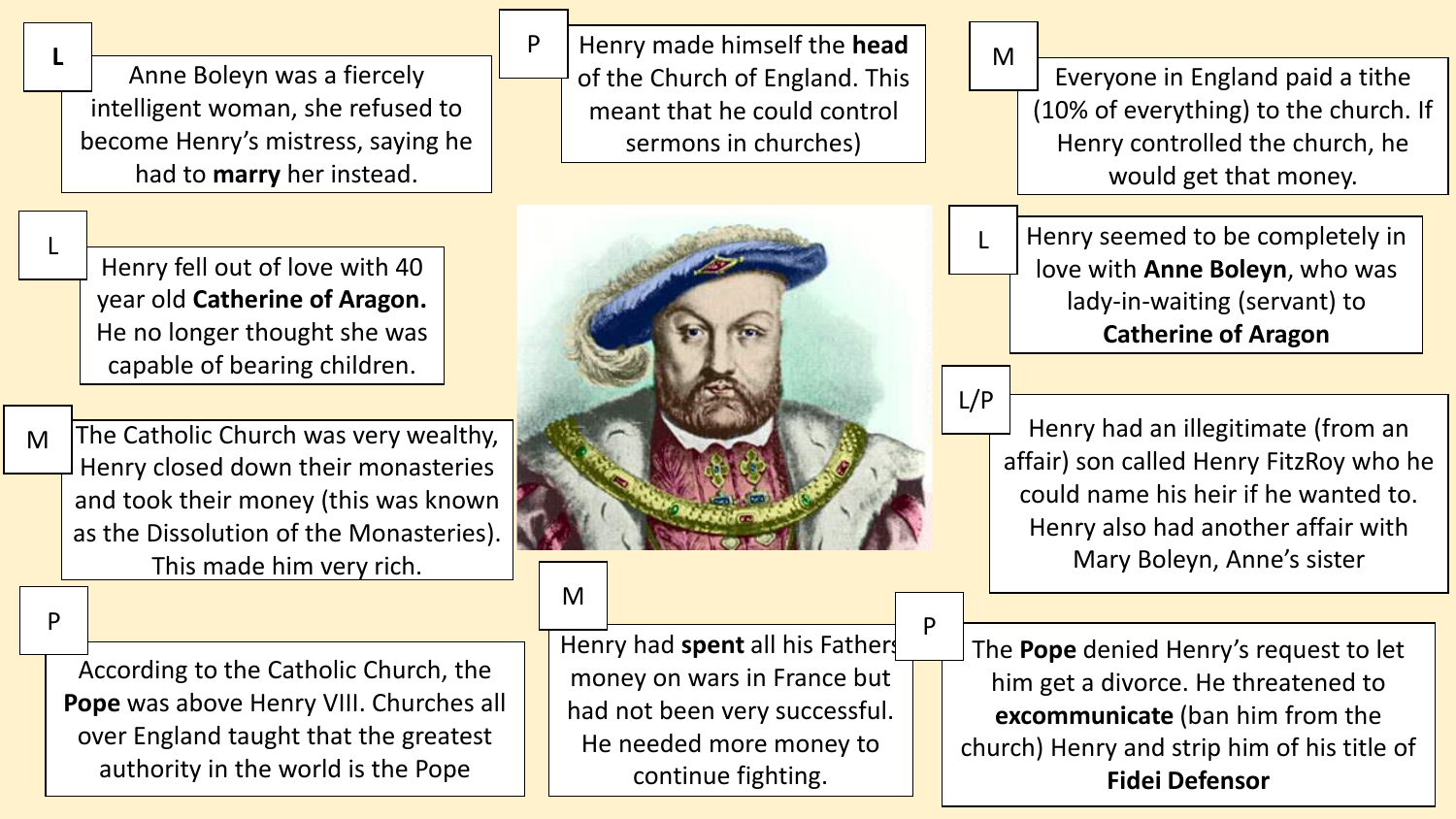





Share



**Even Better Learning . . .**

I can **assess** the most **significant** reason why Henry left the church. I am able to use my **precise knowledge** to explain my opinion.

**Great Learning . . .**

I can **explain** three reasons why **Henry VIII** left the **Catholic Church**

**Good Learning . . .**

I can **identify and describe** one reason why **Henry VIII** left the **Catholic Church**.

Which was **most significant** reason why Henry started his own church: **money, power or love**? Why?

> Explain **ONE** reason why Henry left the Catholic Church.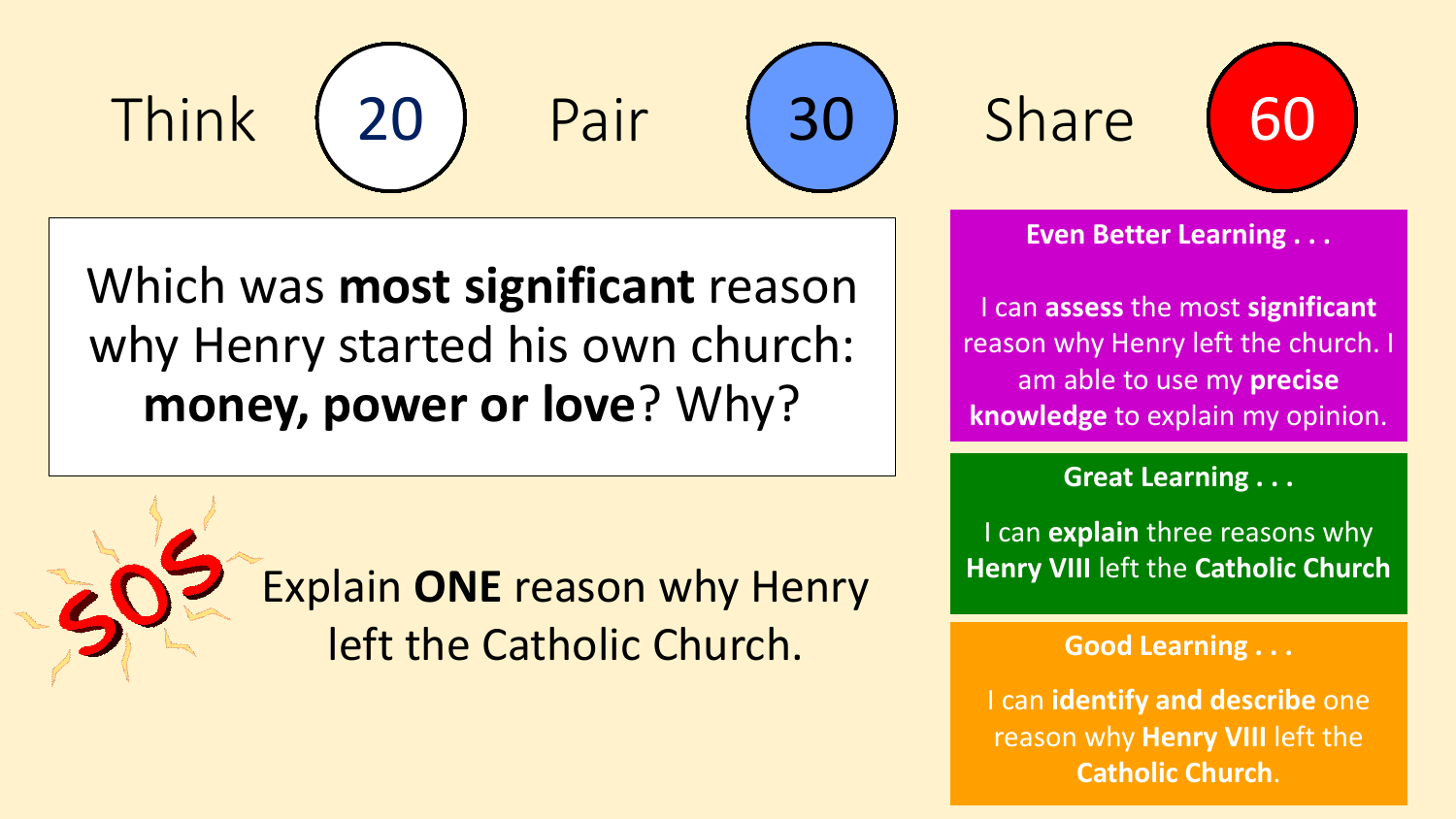"The main reason Henry broke from the Catholic Church was because he wanted more money." How far do you agree?

Step 1: Write a sentence starting with money. Step 2: Write a sentence containing 5 words. Step 3: Write a sentence including a word with 3 syllables e.g. Protestant. Step 4: Write a sentence using the words love and power. Step 5: Write a sentence with one word and an exclamation.

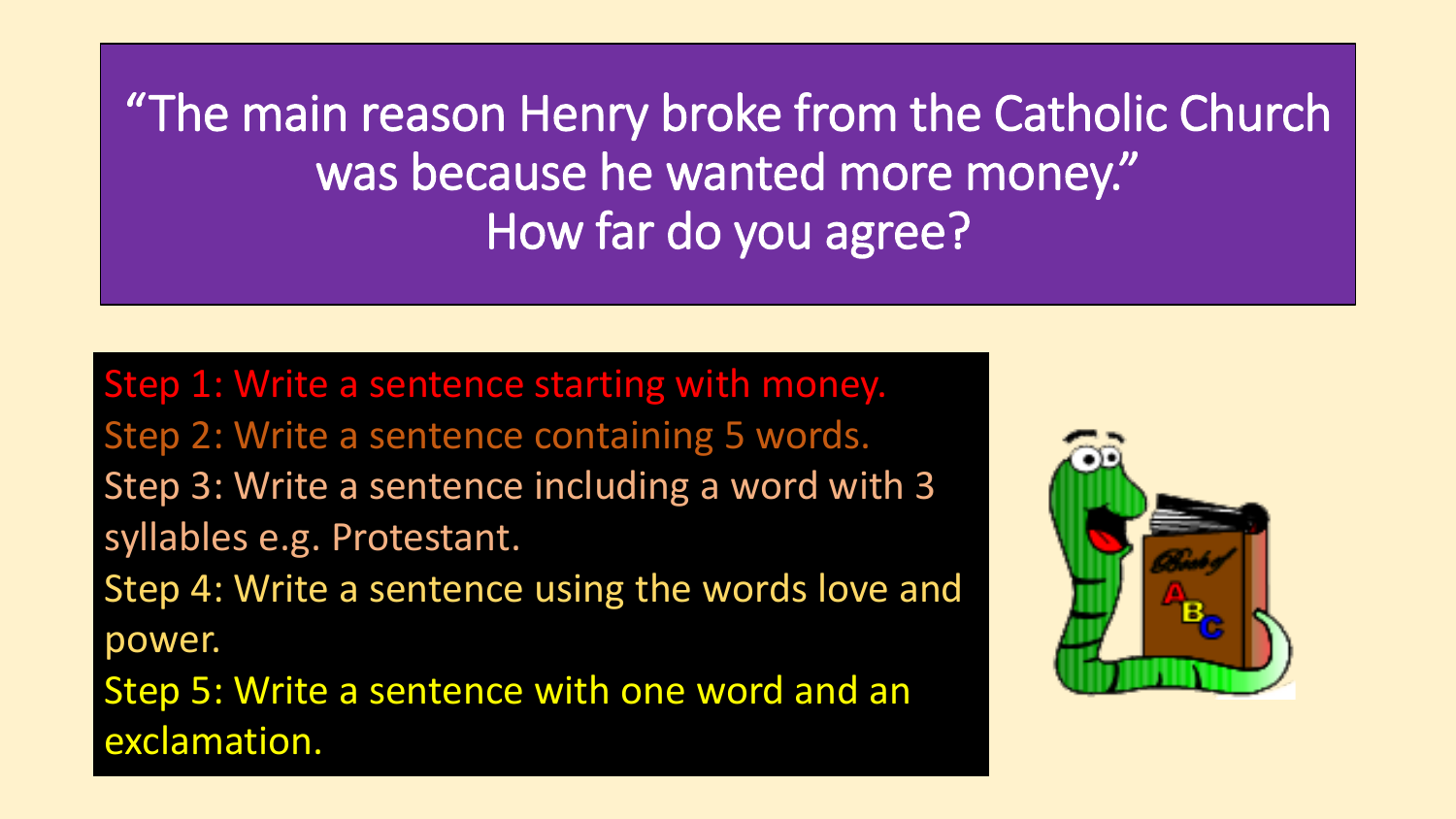### Self Assessment: **Give yourself two stars and a wish**





- I have structured my essay in organised paragraphs
- I have explained one reason Henry broke with the church
- I have used two examples of my own knowledge
- I have used words like **significant, consequence and cause**
- I have used connectives like **this shows that, therefore, this led to**
- I have used several examples of my own knowledge and explained them in my own words.
- I need to manage my **time** better in order to finish
- I need to use more **knowledge** and examples in my work
- I need to develop my paragraphs with **explanations**
- I need to use more **specialist** words
- I need to use **connectives** to improve my paragraphs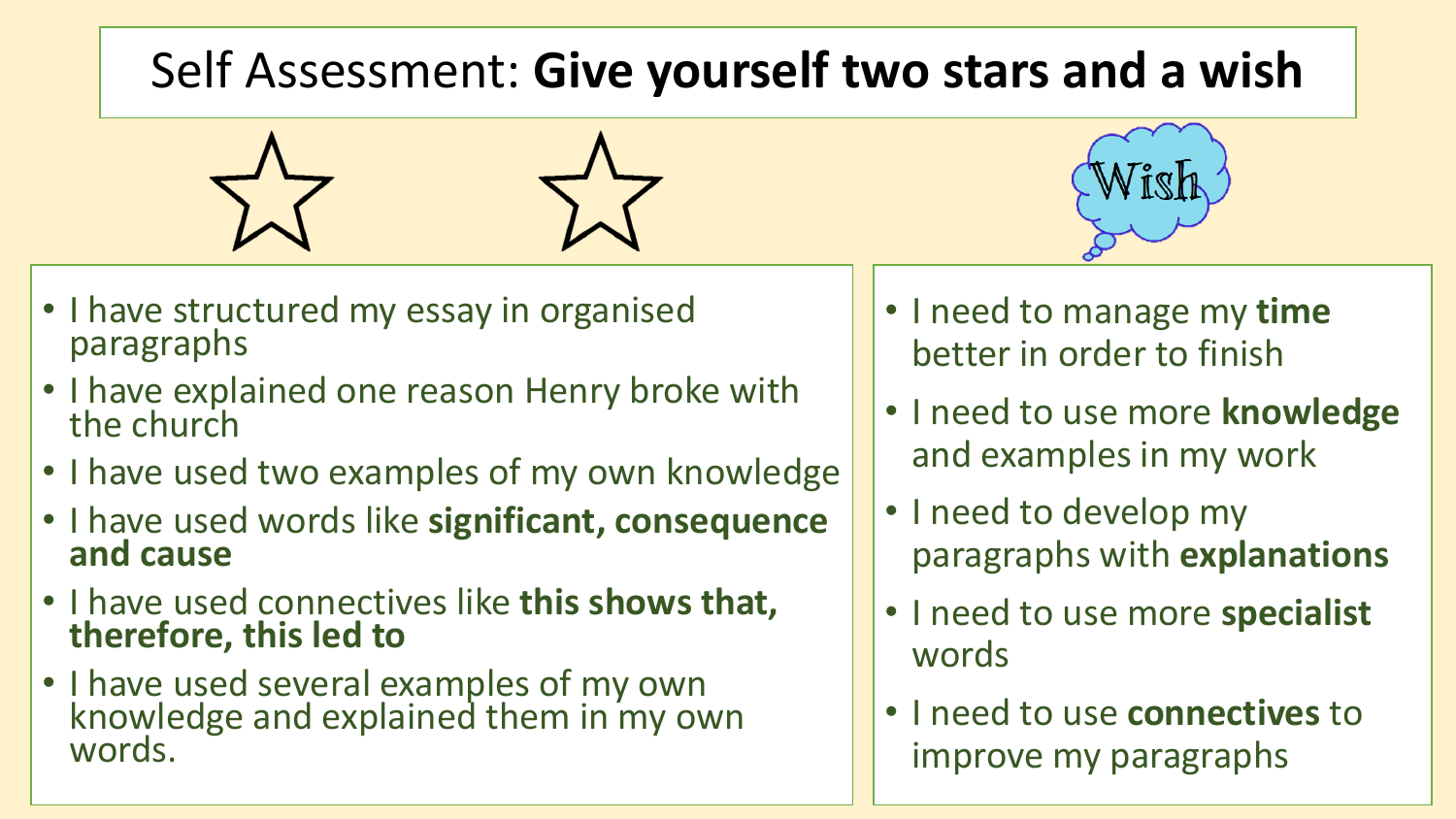# Green for Growth: Answer these questions in **green pen**.

What was one thing you think you did **well** in this answer?

What was one thing you found **difficult** about this answer?

How do you think you could you do to **improve** this answer?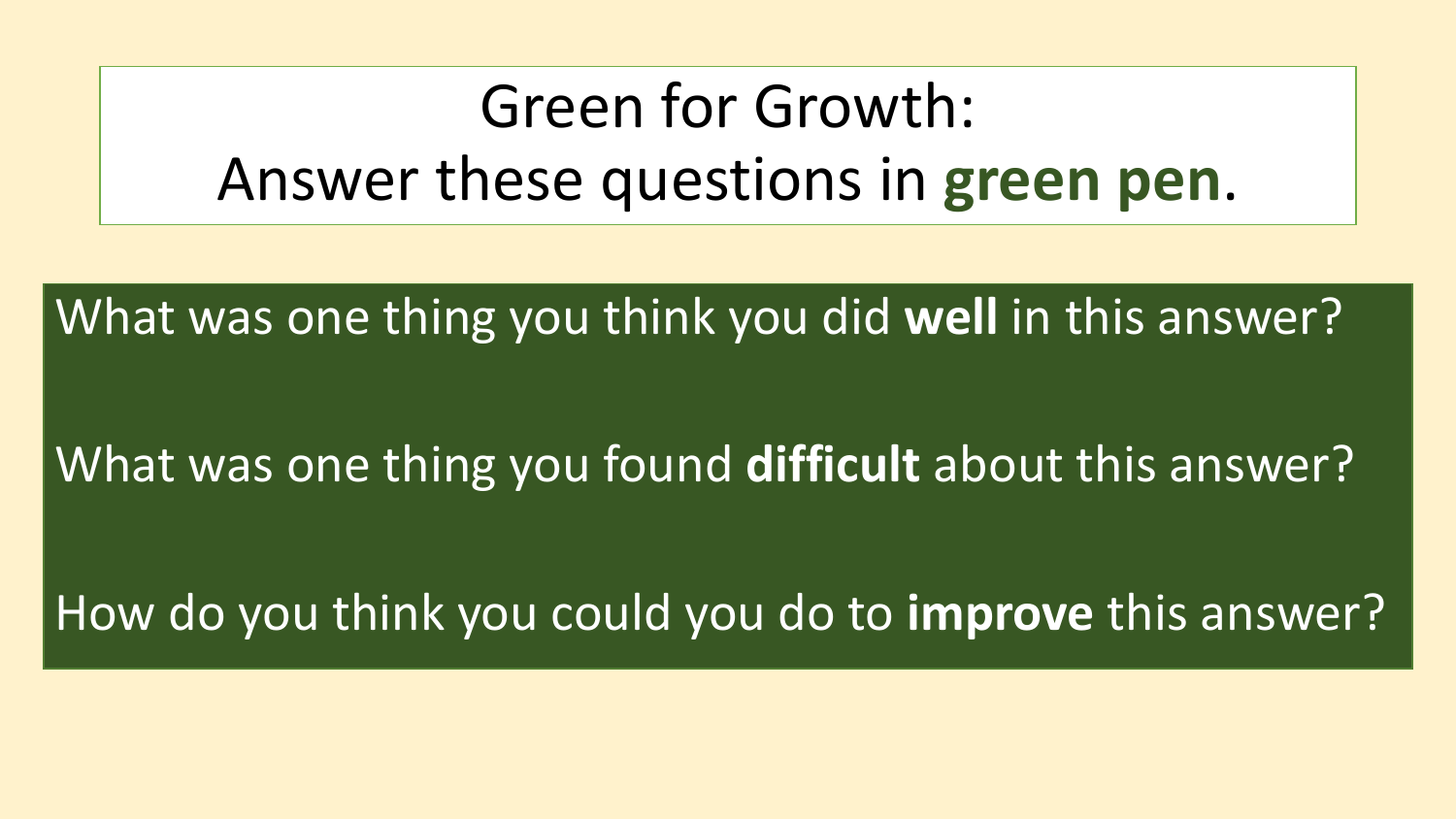## WORKSHEETS: